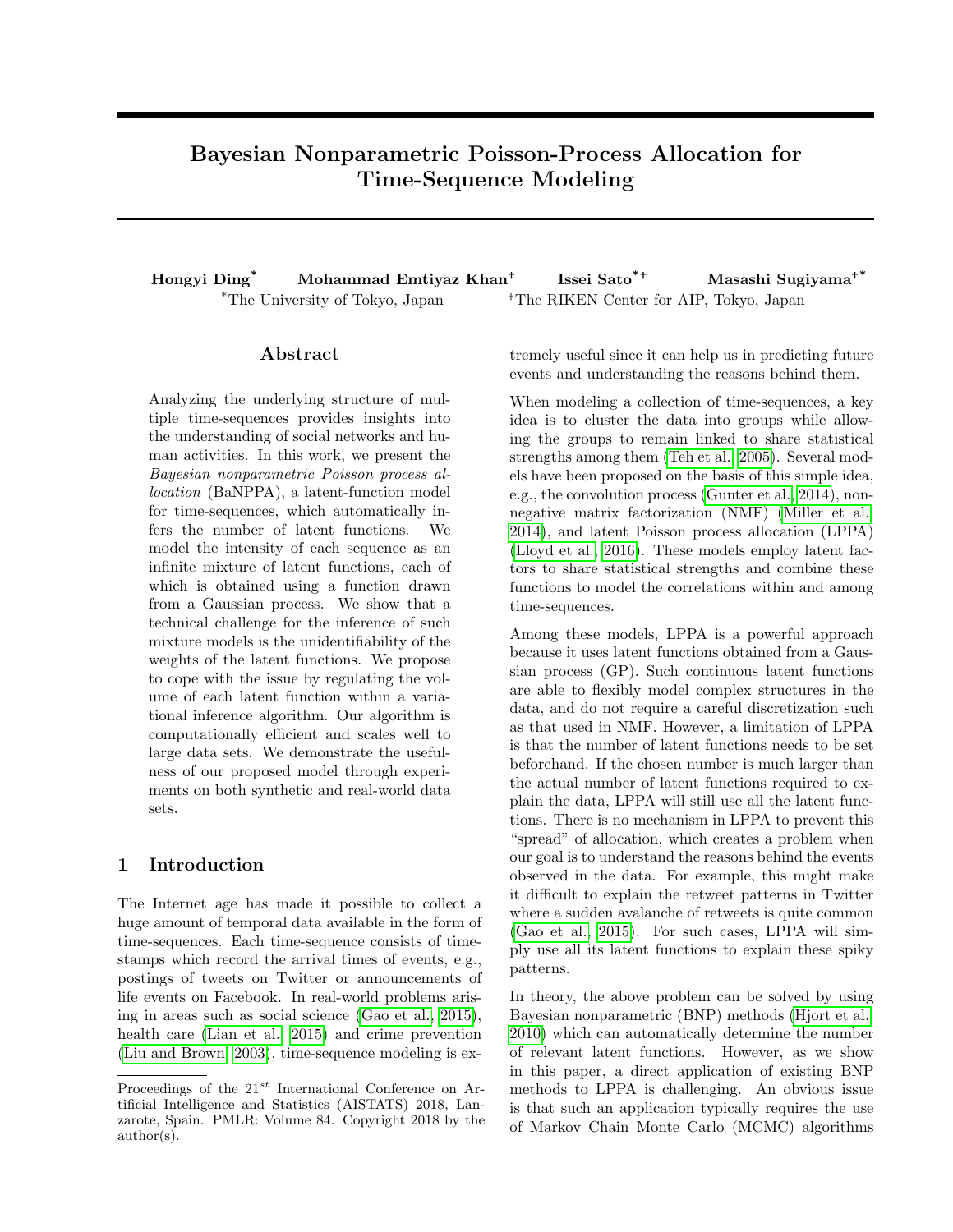<span id="page-1-0"></span>

Figure 1: This figure illustrates that, even when a large number of latent functions are provided, BaNPPA automatically selects only a few to explain the data, while LPPA uses them all. The bottom plots show the weights of the latent functions for the Microblog dataset, where we see that BaNPPA assigns zero weights to many latent functions, while LPPA assigns every latent function to at least a few time-sequences. The top plots show a score which measures the average responsibility of the latent functions. See Section [5](#page-4-0) for details.

which are slow to converge for large data sets. A more essential and technically intricate issue is that a naive application of BNP methods to LPPA suffers from an unidentifiability issue because the GP-modulated latent functions are not normalized. Unidentifiability is bad news when our focus is to understand the reasons behind the events.

In this paper, we propose a new model to solve these problems. Our model, which we call the Bayesian nonparametric Poisson process allocation (BaNPPA) model, enables automatic inference of the number of latent functions while retaining the accuracy, interpretability, and scalability of LPPA. Unlike hierarchical models [\(Teh et al., 2005\)](#page-8-3) which promote sharing through a common base measure, latent functions in our model are shared across all time-sequences due to the size-biased ordering which promotes sharing by penalizing latent functions that belong to higher indices [\(Gopalan et al., 2014;](#page-8-8) [Pitman et al., 2015\)](#page-8-9). The sizebiased ordering restricts the use of all latent functions. Figure [1](#page-1-0) illustrates this on a real data set.

We propose a computationally efficient variational inference algorithm for BaNPPA and solve the unidentifiability issue by adding a constraint within the inference algorithm to regulate the volume of each latent

<span id="page-1-1"></span>

Figure 2: Illustrations of intensity functions obtained with BaNPPA on the Microblog dataset. Each plot shows a time-sequence (with small bars at the bottom) and the corresponding estimated intensity function (with solid lines). The top and bottom plots are for tweets posted during active and inactive hours of the day, respectively.

function. Overall, we present a scalable and accurate Bayesian nonparameteric approach for time-sequence modeling. Figure [2](#page-1-1) shows an example of the results obtained with BaNPPA on a real-world dataset.

# 2 Time-Sequence Modeling and Its Challenges

Our goal is to develop a flexible model for timesequences. We consider time-sequence that contain a set of time-stamps which record the occurrence of events. We denote a time-sequence by  $y_d = \{t_n^d \in$  $\mathcal{T}}_{n=1}^{N_d}$ , where  $t_n^d$  is the n'th time-stamp in the d'th time-sequence,  $\mathcal{T} \subset \mathbb{R}^+$  is a specified time window, and  $N_d$  is the number of events. The set of D timesequences is denoted by  $Y$ .

A common approach to model such time-sequences is to use the temporal Cox process [\(Adams et al.,](#page-8-10) [2009;](#page-8-10) [Lloyd et al., 2015\)](#page-8-11) which uses a stochastic intensity function  $\lambda(t) : \mathbb{R}^+ \to \mathbb{R}^+$  to model the arrival times [\(Kingman, 1993\)](#page-8-12). Given the intensity function  $\lambda(t)$  and a time window  $\mathcal{T} \subset \mathbb{R}^+$ , the number of events  $N(\mathcal{T})$  is Poisson distributed with rate parameter  $\int_{\mathcal{T}} \lambda(s)ds$ . Therefore, the likelihood of a sequence  $y_d$  drawn from the temporal Cox process is equal to:

$$
P(\mathbf{y}_d|\lambda_d) = \exp\left(-\int_{\mathcal{T}} \lambda_d(s)ds\right) \prod_{n=1}^{N_d} \lambda_d(t_n^d). \tag{1}
$$

In LPPA, to model multiple time-sequences, the d'th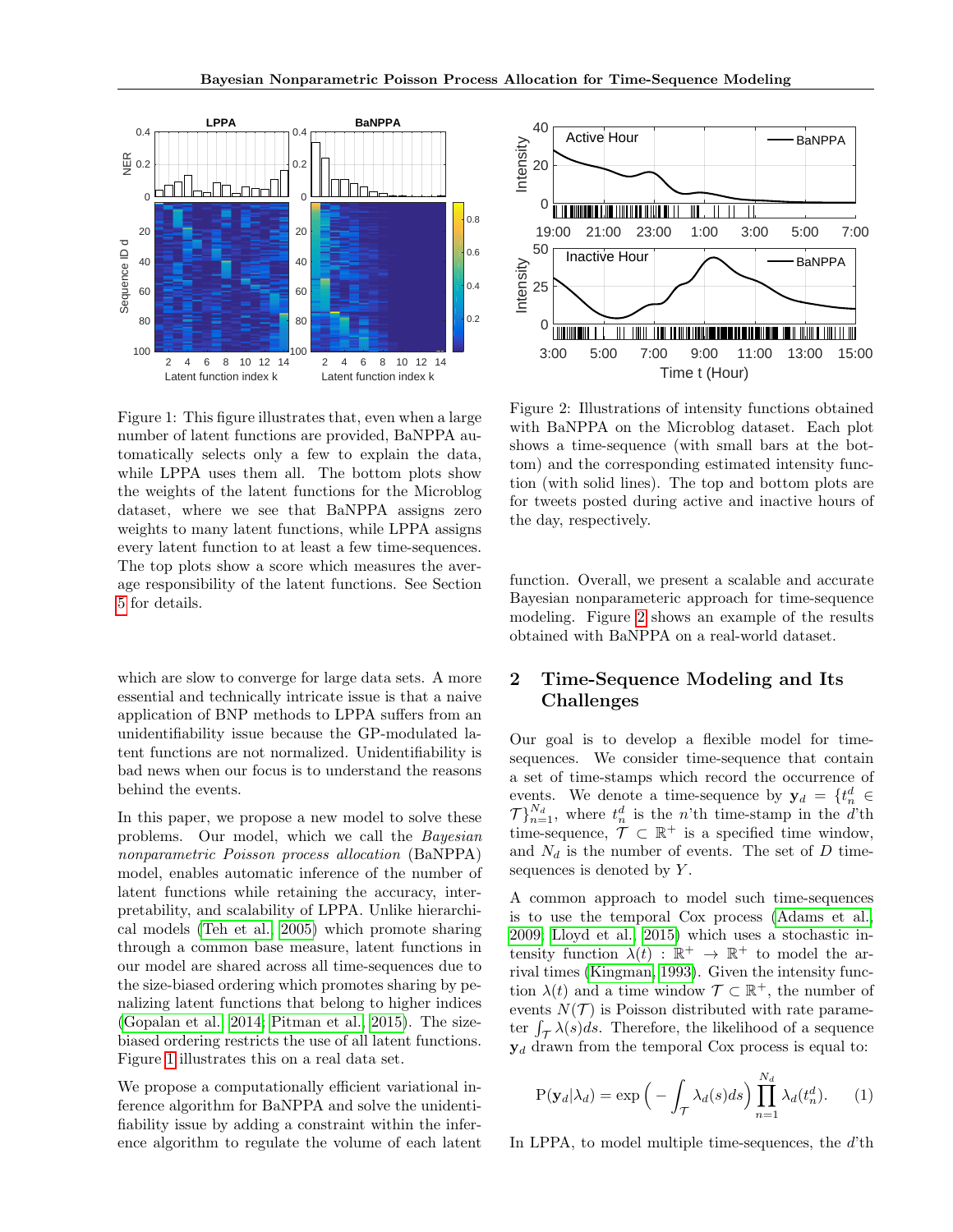time-sequence is assumed to be generated by a temporal Cox process with an intensity function  $\lambda_d(t)$  which is modeled as follows:

<span id="page-2-1"></span>
$$
\lambda_d(t) = \sum_{k=1}^K \theta_{dk} f_k^2(t), \quad \theta_{dk} \ge 0,
$$
 (2)

where  $f_k(t)$  is a function drawn from a GP prior,  $\theta_{dk}$ is its weight, and  $K$  is the number of latent functions. To ensure the non-negativity of  $\lambda_d$ ,  $f_k$  are squared and weights  $\theta_{dk}$  are required to be non-negative.

LPPA is a powerful approach which also enables scalable inference. Due to the GP prior, LPPA is capable of generating intensity functions with complex shapes. Scalable inference is made possible by using variational inference for sparse GPs [\(Titsias, 2009\)](#page-8-13). The overall computational complexity is  $O(KNM^2)$ , where N is the total number of events in  $Y$  and  $M$  is the number of pseudo inputs in sparse GPs.

One issue with LPPA is that  $K$  needs to be set beforehand. This not only increases the computation cost, but also creates a serious interpretability issue which is undesirable when our goal is to understand the reasons behind the data. Specifically, when the number of latent functions is much larger than what it needs to be, LPPA uses all of them, making it difficult to interpret the results. We give empirical evidence in support of this claim and correct this behavior by using a BNP method.

Unfortunately, a direct application of the existing BNP methods increases the computation cost and limits the flexibility of the model. The problem lies in the strict requirement that the latent functions needs to be a normalized density function, i.e., a function with a vol-ume<sup>[1](#page-2-0)</sup> equal to 1. For example, previous studies, such as [Kottas](#page-8-14) [\(2006\)](#page-8-14); [Ihler and Smyth](#page-8-15) [\(2007\)](#page-8-15), model the intensity functions with the following Dirichlet process mixture model,

$$
\lambda_d(t) = s_d \sum_{k=1}^{\infty} \theta_{dk} \tilde{f}(t; \psi_k), \tag{3}
$$

where  $\tilde{f}$  are normalized density functions with parameters  $\psi_k$  and the weights  $\theta_{dk}$  are non-negative and sum to one  $\sum_{k=1}^{\infty} \theta_{dk} = 1$  (s<sub>d</sub> > 0 is the rate parameter that models the number of events  $N(\mathcal{T})$ ). Since the function  $f$  needs to be normalized, the choices are limited to well-known density function which may not be very flexible to model complex time-sequences, e.g., [Kottas](#page-8-14) [\(2006\)](#page-8-14) used the beta distribution and [Ihler](#page-8-15) [and Smyth](#page-8-15) [\(2007\)](#page-8-15) used the truncated Gaussian distribution. In addition, such models require MCMC

sampling algorithms which usually converge slowly on large data sets. To the best of our knowledge, it is still unclear how to build a nonparametric prior for such normalized density functions while enabling scalable inference, e.g., via variational methods.

We propose a nonparameteric model, called the Bayesian nonparameteric Poisson process allocation (BaNPPA), which avoids the need to explicitly specify the number of latent functions while retaining the flexibility and scalability of the LPPA model. Our method combines the models shown in Equation [\(2\)](#page-2-1) and [\(3\)](#page-2-2). We show that this direct combination has an unidentifiability issue, and we fix the issue within a variational-inference algorithm. Our approach therefore combines the strengths of the LPPA and BNP models while keeping their best features.

# <span id="page-2-4"></span>3 Bayesian Nonparametric Poisson Process Allocation (BaNPPA)

As discussed earlier, we need to set the number of latent functions beforehand for LPPA. We fix this issue by proposing a new model called BaNPPA that combines the non-parametric model of Equation [\(3\)](#page-2-2) with the LPPA model shown in Equation [\(2\)](#page-2-1). Specifically, we let  $\tilde{f}$  in Equation [\(3\)](#page-2-2) to be equal to  $f_k^2(t)$ , as follows:

<span id="page-2-3"></span>
$$
\lambda_d(t) = s_d \sum_{k=1}^{\infty} \theta_{dk} f_k^2(t), \text{ where } s_d, \theta_{dk} > 0, \sum_{k=1}^{\infty} \theta_{dk} = 1.
$$
\n(4)

Similar to LPPA, we draw functions  $f_k(t)$  from a Gaussian process. We draw the weights  $\theta_{dk}$  using a stick-breaking process, and use a Gamma prior for the scalar rate parameter  $s_d$ . The final generative model of BaNPPA is shown below:

- 1. Draw  $f_k \sim GP(m_k(t), \kappa_k(t, t'))$  for  $k = 1, ..., \infty$ .
- <span id="page-2-2"></span>2. For each sequence  $d = 1, \ldots, D$ ,
	- Draw  $\theta'_{dk} \sim \text{Beta}(1, \alpha)$  for  $k = 1, \ldots, \infty$ .
	- Calculate  $\theta_{dk} = \theta'_{dk} \prod_{l=1}^{k-1} (1 \theta'_{dl}).$
	- Draw  $s_d \sim \text{Gamma}(a_0, b_0)$ .
	- Draw the points  $\mathbf{y}_d \sim \text{PP}(s_d \sum_{k=1}^{\infty} \theta_{dk} f_k^2(t)).$

In the model, we denote a Poisson process with rate parameter  $\lambda$  by PP( $\lambda$ ), a beta distribution with shape parameters a and b by  $Beta(a, b)$  and a gamma distribution with shape parameter  $a$  and rate parameter  $b$ by  $Gamma(a, b)$ .

The above model automatically determines the number of latent functions due to the size-biased ordering [\(Pitman et al., 2015\)](#page-8-9) obtained by using the stickbreaking process. Both the latent functions  $\{f_k^2(t)\}$ 

<span id="page-2-0"></span><sup>&</sup>lt;sup>1</sup>The volume of a function  $f(t)$ ,  $t \in \mathcal{T}$  is defined as the integral  $\int_{\mathcal{T}} f(t) dt$ .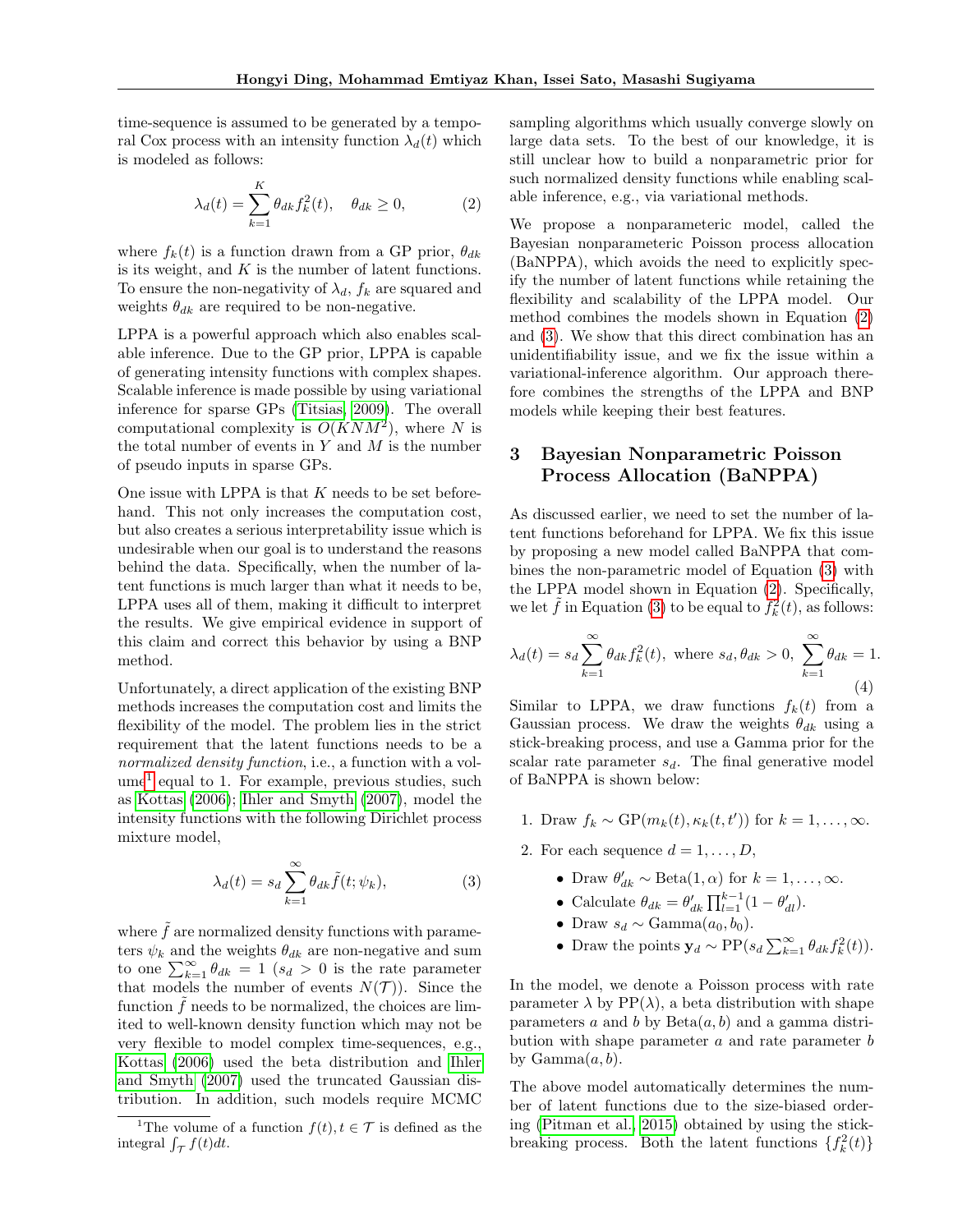and the weights  $\{\theta_{dk}\}\$ use the same set of indices  $k = 1, \ldots, \infty$ . This implies that when generating the d'th time-sequence, the latent function at a lower index k is more likely to be assigned a larger weight  $\theta_{dk}$ . This encourages the model to use some latent functions more than the others.

Unfortunately, the above model is unidentifiable. This is because, unlike the nonparametric model of Equa-tion [\(3\)](#page-2-2), the latent functions  $\{f_k^2\}$  are unnormalized, and therefore many combinations of  $s_d$ ,  $\{\theta_{dk}\}\$  and  $\{f_k\}$ might give us the same model. For example, the following transformation gives the same intensity function for any  $\epsilon_k > 0$ :

$$
s_d \bar{\epsilon}_d, \left\{ \frac{\theta_{dk} \epsilon_k}{\bar{\epsilon}_d} \right\}, \left\{ \frac{f_k}{\sqrt{\epsilon_k}} \right\},\tag{5}
$$

where  $\bar{\epsilon}_d := \sum_{v=1}^{\infty} \theta_{dv} \epsilon_v$ . We can check this by substituting the triplet in Equation [\(4\)](#page-2-3). Since the volume of each  $f_k$  is not regulated, we can move the "mass" around between the components of the model.

This type of unidentifiability is problematic when our goal is to understand the reasons behind the patterns in the data. In our experiments, we observe that this leads to a shrinkage of the latent functions which affects interpretability as well as the quality of the estimated hyperparameters. In Section [4.2,](#page-4-1) we propose a way to fix this issue by adding a constraint on the volume of the latent function.

There is also another common identifiability problem in such mixture models. [Lloyd et al.](#page-8-6) [\(2016\)](#page-8-6) claimed that LPPA is unidentifiable and non-unique since there may be multiple decompositions that are well supported by the data. In BaNPPA, due to the ordering constraints imposed by size-biased ordering, this unidentifiability issue is reduced.

We also need to guarantee that the expected intensity function at any time  $\mathbb{E}[\lambda_d(t)]$  is finite. This can be achieved by fixing the GP hyperparameters. For example, assuming a constant mean function  $m_k(t) \equiv g$ with q being the constant, and an automatic relevance determination (ARD) covariance functions  $\kappa_k(t,t') =$  $\gamma_k \exp(-(t-t')^2/(2a_k^2))$ , we can fix the hyperparameters g and  $\gamma_k$ , which ensures that the mean and variance of each latent function  $f_k$  are finite. In that case, the value of  $\mathbb{E}[\lambda_d(t)]$  is bounded due to the following relation:

$$
\mathbb{E}[\lambda_d(t)] = \mathbb{E}\left[s_d \sum_{k=1}^{\infty} \theta_{dk} f_k^2(t)\right] \leq \mathbb{E}[s_d] \max_k \mathbb{E}[f_k^2(t)]
$$

$$
= \frac{a_0}{b_0} \max_k \left(\mathbb{E}^2[f_k(t)] + \text{Var}[f_k(t)]\right). \tag{6}
$$

#### 4 Inference

In this section, we first describe the general variational inference framework and provide a solution to the identifiability issue in Section [4.2.](#page-4-1) A derivation of the evidence lower bound (ELBO) and its derivatives are provided in the Appendix A.

#### 4.1 Variational Inference

Denote  $\mathbf{s} \triangleq \{s_d\}, \ \Theta \triangleq \{\theta_{dk}\} \text{ and } \mathbf{f} \triangleq \{f_k\}.$  Let  $\mathbf{H}$ be the set of hyperparameters of the GP covariance function. The joint distribution of BaNPPA can be expressed as

$$
p(Y, \Theta, s, f) = \prod_{d=1}^{D} p(y_d | f, \theta_d, s_d) \prod_{d=1}^{D} \prod_{k=1}^{\infty} p(\theta_{dk}; \alpha)
$$

$$
\times \prod_{d=1}^{D} p(s_d; a_0, b_0) \prod_{k=1}^{\infty} p(f_k; g, H).
$$

We approximate the posterior distribution over  $\Theta$  and  $f$ , while computing a point estimate of  $s$ . We follow [Blei et al.](#page-8-16) [\(2006\)](#page-8-16) to truncate the number of latent functions to  $K$  which we select to be larger than the expected number of latent functions used by the data. For the GP part, we use the same set of pseudo inputs  ${t_m}_{m=1}^M$ ,  $M < N$  for each  $f_k$  to reduce the number of variational parameters [\(Lloyd et al., 2016\)](#page-8-6). Denote  $\boldsymbol{f}_{k,M}$  to be the vector  $[f_k(t_1),\ldots,f_k(t_M)]^{\top}$ ,  $\kappa_{k,MM}$  to be a covariance matrix whose  $i, j$ 'th entry is equal to  $\kappa_k(t_i, t_j)$ , and  $\mathbf{g}_M \in \mathbb{R}^M$  to be a vector all of whose elements are equal to  $g$ . We choose the following forms for the variational distributions of  $\theta_{dk}$  and  $f_{k,M}$ :

$$
q(\theta_{dk}) = \mathbb{I}(k < K)\text{Gamma}(\tau_{dk,0}, \tau_{dk,1})
$$
  
+ 
$$
\mathbb{I}(k = K)\delta(1) + \mathbb{I}(k > K)p(\theta_{dk}),
$$
  

$$
q(\mathbf{f}_{k,M}) = \mathbb{I}(k \leq K)\mathcal{N}(\boldsymbol{\mu}_{k}, \Sigma_{k})
$$
  
+ 
$$
\mathbb{I}(k > K)\mathcal{N}(\boldsymbol{g}_{M}, \kappa_{k,MM}),
$$

where  $\mathbb{I}(\cdot)$  is the indicator function,  $\delta(\cdot)$  is a dirac-delta function, and  $\mu_k$  and  $\Sigma_k$  are the mean and covariance of a Gaussian distribution. Following [Lian et al.](#page-8-1) [\(2015\)](#page-8-1), we use the re-parametrization  $\Sigma_k = L_k L_k^T$  by Cholesky decomposition.

Using the approximation of [Titsias](#page-8-13) [\(2009\)](#page-8-13) and a meanfield assumption over  $\Theta$ , we can use the following final variational distribution:

$$
q(\boldsymbol{f},\Theta) \stackrel{\Delta}{=} \prod_{k=1}^{\infty} p(\boldsymbol{f}_{k,N}|\boldsymbol{f}_{k,M}) q(\boldsymbol{f}_{k,M}) \prod_{d=1}^{D} \prod_{k=1}^{\infty} q(\theta_{dk}).
$$

Denoting  $\boldsymbol{\tau} \triangleq \{(\tau_{dk,0}, \tau_{dk,1})\}$  and  $\boldsymbol{L} \triangleq \{L_k\},\$ we get the following set of variational parameters and hyperparameters to be optimized:  $\Phi =$  $\{\boldsymbol{\tau}, \boldsymbol{\mu}, \boldsymbol{L}, \boldsymbol{H}, a_0, b_0, \alpha, \boldsymbol{s}\}.$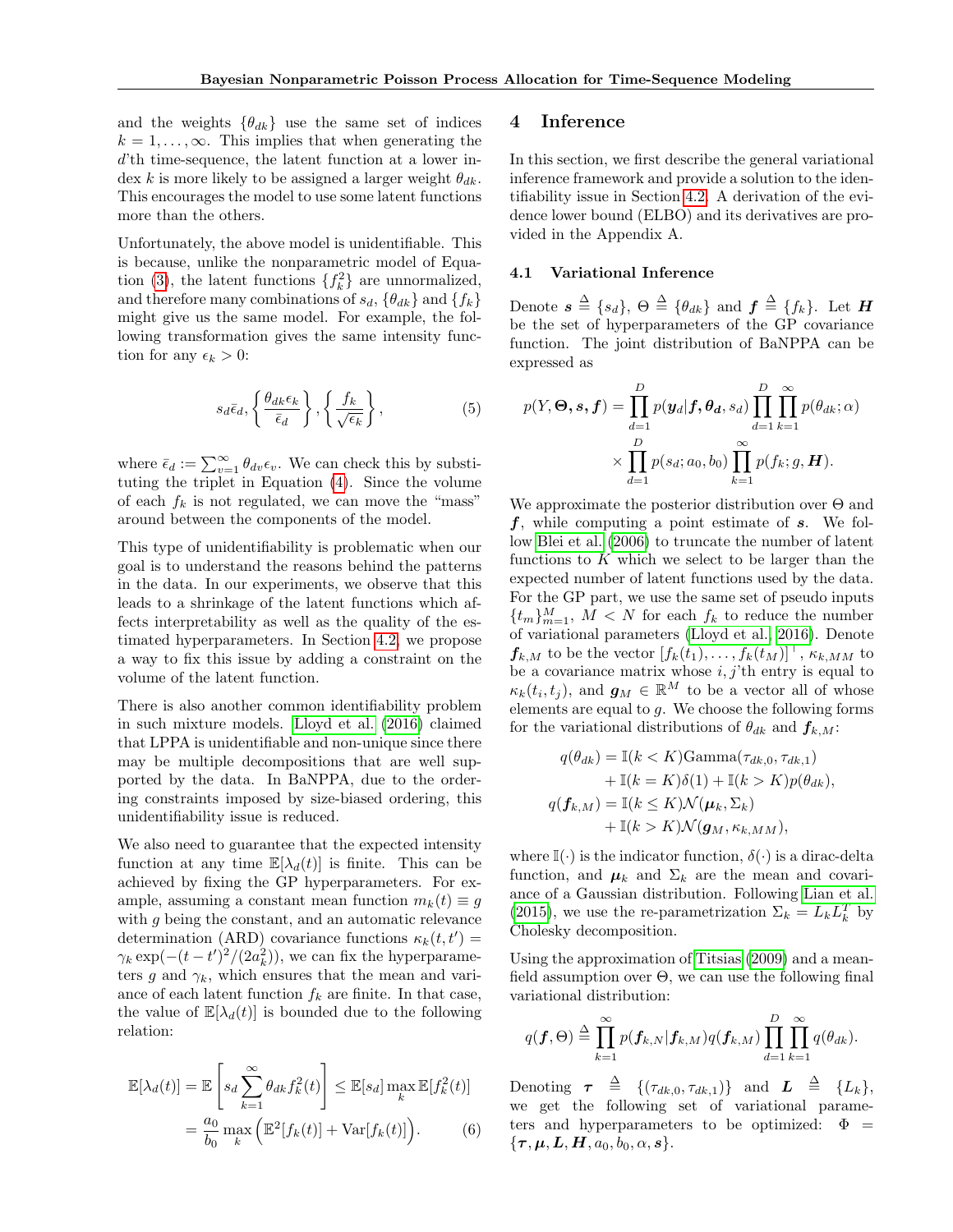#### <span id="page-4-1"></span>4.2 An Alleviation Solution to the Identifiability Problem

So far, the framework seems very traditional. However, as we mentioned in Section [3,](#page-2-4) this model has an additional identifiability problem which might make interpretability difficult. In this section, we propose a solution to alleviate this issue.

A straightforward option is to directly impose a constraint on the volume of the latent functions  $\int_{\mathcal{T}} f_k^2(t)dt$ , where  $f_k$  is drawn from the posterior process  $p(f_k|Y)$ . However this is intractable. In order to obtain a tractable constraint, we could instead impose a constraint on the following expectation:

$$
\iint_{\mathcal{T}} p(f_k|Y) f_k^2(s) ds df_k = A, \ k = 1, \dots, K,
$$
 (7)

where  $A$  is a positive constant. Within the variational inference framework, we use the variational distribution  $q(f_k)$  to approximate the posterior  $p(f_k|Y)$ , and add the following constraint to each latent function:

<span id="page-4-2"></span>
$$
\iint_{\mathcal{T}} q(f_k) f_k^2(s) ds df_k = A, \quad k = 1, \dots, K. \tag{8}
$$

The above constraint can be easily computed unlike the volume constraint on the function  $f_k$ . In our experiments, we set  $A = N/D$  where N is the total number of events in the data and  $D$  is the number of timesequences in  $Y$ .

#### 4.3 Optimization with Equality Constraints

Given the equality constraints in Equation [\(8\)](#page-4-2), the optimization process can be formulated as follows, where we denote the ELBO as  $\mathcal{L}_1(\Phi)$ :

$$
\max_{\Phi} \mathcal{L}_1(\Phi) \quad \text{s.t. } h_k(\Phi) = 0, \ k = 1, \dots, K, \qquad (9)
$$

$$
h_k(\Phi) = \int_{\mathcal{T}} \mathbb{E}_q[f_k^2(s)]ds - A.
$$

Problem [\(9\)](#page-4-3) is an optimization problem with equality constraints and we use the augmented Lagrangian method [\(Bertsekas, 2014\)](#page-8-17) to transform Problem [\(9\)](#page-4-3) into a series of related optimization problems indexed by  $i$ :

<span id="page-4-4"></span>
$$
\max_{\Phi} \mathcal{L}_1(\Phi) - \sum_{k=1}^K \left( w_{ik} h_k(\Phi) + \frac{1}{2} v_{ik} h_k^2(\Phi) \right), \quad (10)
$$

where  $\{w_{ik}\}\$ is a bounded sequence and  $\{v_{ik}\}\$ is a non-negative monotonically-increasing sequence with respect to *i*. We denote this objective  $L_{\mathbf{v_i}}(\Phi, \mathbf{w_i})$ . For each optimization problem in Equation [\(10\)](#page-4-4),  $L_{\mathbf{v_i}}(\Phi, \mathbf{w_i})$  is still upper bounded (a proof is given in

<span id="page-4-5"></span>Table 1: Data sets used for the experiments. Here, D is the number of time-sequences,  $N_{\text{train}}$  and  $N_{\text{test}}$  are the total number of events in the training and test set respectively, and  $\mathcal T$  is the time window.

| Data set    | $\Box$     | $N_{\rm train}$ | $N_{\text{test}}$ |         |
|-------------|------------|-----------------|-------------------|---------|
|             |            |                 |                   |         |
| Synthetic A | <b>200</b> | 6,304           | 6,010             | [0,60]  |
| Synthetic B | 250        | 8.074           | 8,110             | [0, 80] |
| Microblog   | 500        | 44,628          | 44,352            | [3, 15] |
| Citation    | 600        | 106,113         | 106,340           | [0, 20] |

Appendix A). Thus if we use coordinate ascent with respect to Φ, the algorithm is guaranteed to arrive at a local maximum.

To set  $v_{ik}$  and  $w_{ik}$ , we follow the suggestions from [Bertsekas](#page-8-17) [\(2014\)](#page-8-17), and set  $v_{i+1,k} = 4v_{ik}$  and  $w_{i+1,k} =$  $\mathbf{w}_{ik} + \mathbf{v}_{ik} \mathbf{h}_k(\Phi_i)$ . We initialize  $v_{1k} = 4, w_{1k} = 1, \forall k$ .

#### 4.4 Computational Complexity

Optimization problems shown in Equation [\(10\)](#page-4-4) are not significantly more expensive than the original optimization problem. Although in Equation [\(10\)](#page-4-4), we have to optimize additional parameters, the bottleneck is still the matrix-matrix multiplication in the evaluation of  $q(f_{k,N})$ . For one iteration of the training procedure, the computational complexity is  $\mathcal{O}(KNM^2)$ , which is the same as LPPA.

<span id="page-4-3"></span>One might expect that the total computational complexity of our algorithm is worse than LPPA because we have to solve a sequence of problems. We find that "warm starts" are very effective in improving the convergence of our algorithm [\(Bertsekas, 2014\)](#page-8-17). Namely, we reuse the final value  $\Phi_{i-1}$  of the previous optimization as the starting value for the i'th round and terminate the training process when the relative change in the likelihood is small. In our experiments, we observed that the convergence of BaNPPA is rather fast and comparable to LPPA.

#### <span id="page-4-0"></span>5 Experiments

In this section, we evaluate our proposed BaNPPA model and compare it with LPPA. To measure the effect of adding the constraint shown in Equation [\(8\)](#page-4-2), we also compare to a variant of BaNPPA which does not contain any constraints. We call it BaNPPA with No Constraints, i.e., BaNPPA-NC. This gives us three methods to compare: LPPA, BaNPPA-NC, and BaNPPA. The code to reproduce our experiments can be found at <github.com/Dinghy/BaNPPA>.

We test the three methods on two synthetic and two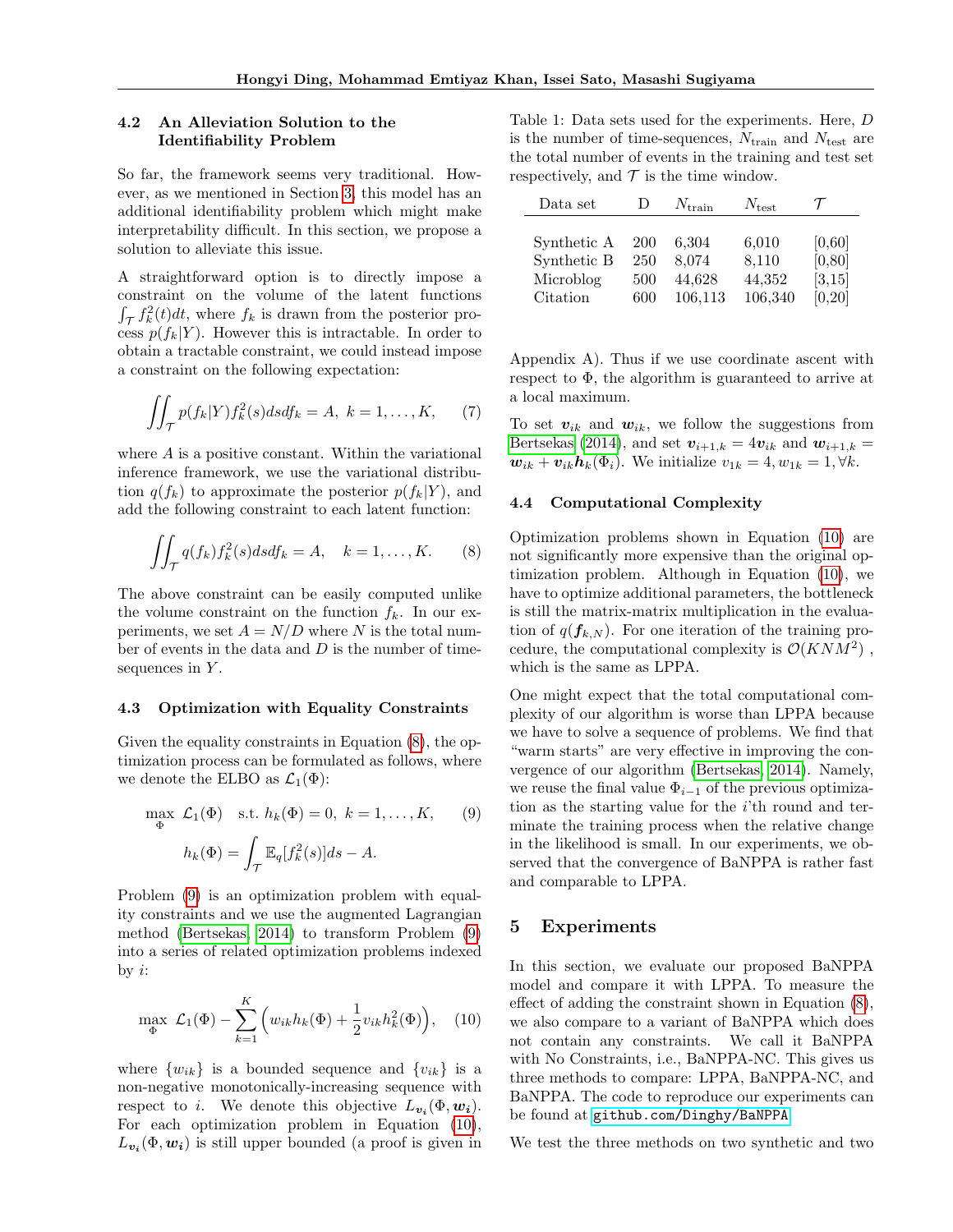<span id="page-5-0"></span>

Figure 3: Latent functions used to create synthetic data set A and B are shown in the top and bottom plots, respectively. In both the data sets, there are two latent functions with two modes while the rest have only one mode.

real-world data sets. Table [1](#page-4-5) summarizes the overall statistics and we give detailed information below.

1) Synthetic A. We sample 200 time-sequences from a mixture of 4 latent functions  $\bar{f}(t)$  shown in the top plot of Figure [3.](#page-5-0) The intensity function is defined as follows:  $\lambda_d(t) = s_d \sum_{k=1}^4 \theta_{dk} \bar{f}(t)$ , where  $s_d \sim$ Gamma $(2, 3)$  and  $\theta_d \sim \text{Dir}(1.2, 1, 0.8, 0.6)$ . Here  $\text{Dir}(\cdot)$ denotes the Dirichlet distribution. More details on the data generation process can be found in Appendix C.

2) Synthetic B. This data set is similar to Synthetic A but there are 6 latent functions shown in the bot-tom plot of Figure [3.](#page-5-0) In Synthetic B data set,  $s_d \sim$ Gamma $(2, 3)$  and  $\theta_d \sim \text{Dir}(1.2, 1, 0.8, 0.6, 0.5, 0.5)$ .

3) Microblog data set. This data set contains 500 tweets and all retweets of each tweet from 7 tweetposters on Sina micro-blog platform obtained through the official API[2](#page-5-1) . Two examples are shown in Figure [2.](#page-1-1) Through time-sequence modeling, we can try to understand the retweet patterns. For example, one reason could be that the tweets posted at an inactive hour (late at night) will regain the attention from the followers several hours later next morning [\(Ding and](#page-8-18) [Wu, 2015;](#page-8-18) [Gao et al., 2015\)](#page-8-0). BaNPPA could help us understand such reasons as illustrated in Figure [2.](#page-1-1)

4) Citation data set. This data set contains the Microsoft academic graph until February 5th, 2016 ob-tained from the KDDcup 2016<sup>[3](#page-5-2)</sup>. The original data set contains 126,909,021 papers and we use a subset of it. Time-sequence modeling can be used to understand the patterns of citations, e.g., some papers quickly get citations while some others get it slowly. Two examples of this data set are given in the Appendix C.1.

Evaluation Metrics. We evaluate the methods using the two metrics described below.

To measure the predictive performance, we follow [Lloyd et al.](#page-8-11) [\(2015\)](#page-8-11) and use the following approximation to the test likelihood which we denote by  $\mathcal{L}_{\text{test}}(Y_{test}, \Theta, \mathbf{s}) =$ 

$$
\sum_{d=1}^{D} \sum_{n=1}^{N_{\text{test}}^{d}} \ln \left( s_d \sum_{k=1}^{K} \theta_{dk} \exp \left( \mathbb{E}_q (\ln f_k^2(t_n^d)) \right) \right) - \sum_{d=1}^{D} s_d \sum_{k=1}^{K} \theta_{dk} \int_{\mathcal{T}} \mathbb{E}_q[f_k^2(s)] ds.
$$
 (11)

This is a lower bound to the test likelihood  $\ln p(Y_{\text{test}}|Y_{\text{train}})$  and a higher value means a better approximation of the test likelihood. For LPPA, the allocation parameters  $\theta_{dk}$  are the point-estimated weights and the rate parameter  $s_d = 1$ . For BaNPPA and BaNPPA-NC, we report averaged value over  $q(\theta_d)$ . We can compute a similar approximation  $\mathcal{L}_{\text{train}}$  on the training data. Detailed derivations and explanations are given in Appendix B.

To measure the responsibility of each latent function in the model, we first define the normalized allocation matrix  $\hat{\Theta} \in \mathbb{R}_+^{D \times K}$  whose  $(d, k)$ 'th entry is equal to,

$$
\hat{\theta}_{dk} = \frac{\mathbb{E}_q[\theta_{dk} \int_{\mathcal{T}} f_k^2(s)ds]}{\sum_{m=1}^K \mathbb{E}_q[\theta_{dm} \int_{\mathcal{T}} f_m^2(s)ds]}.
$$
(12)

The normalization in the above matrix tries to remove the unidentifiability introduced due to the unconstrained volume of the latent functions in LPPA and BaNPPA-NC. Based on  $\hat{\Theta}$ , we can compute a normalized score that can measure the responsibility of each latent function. We define the normalized expected responsibility (NER)  $\hat{v}_k = \sum_{d=1}^D \hat{\theta}_{dk}/D, k = 1, ..., K.$ A larger NER indicates that the corresponding latent function is more often occupied by the model. Another measure is the unnormalized expected responsibility (UNER)  $v_k = \sum_{d=1}^D \mathbb{E}_q[\theta_{dk}]/D$ ,  $k = 1, \ldots, K$ , which omits the contribution of the volume of  $f_k^2$ .

Experimental settings. Our goal is to measure the improvements obtained with the automatic inference of  $K$  using BaNPPA. To do so, we fix  $K$  to 14 for BaNPPA and BaNPPA-NC, and compare them to LPPA with a range of values for  $K$ . We expect BaNPPA to give a comparable performance to the best setting of  $K$  in LPPA.

Choice of  $K$  also affects hyperparameter estimation. To measure it, we conduct experiments for two different methods of setting the hyper-parameter  $\alpha$ . In the first method, we learn  $\alpha$  within a variational framework (initialize  $\alpha = 1$ , see details in Appendix A). In

<span id="page-5-2"></span><span id="page-5-1"></span> $^{2}$ <http://open.weibo.com/wiki/Oauth/en> 3 <https://kddcup2016.azurewebsites.net/>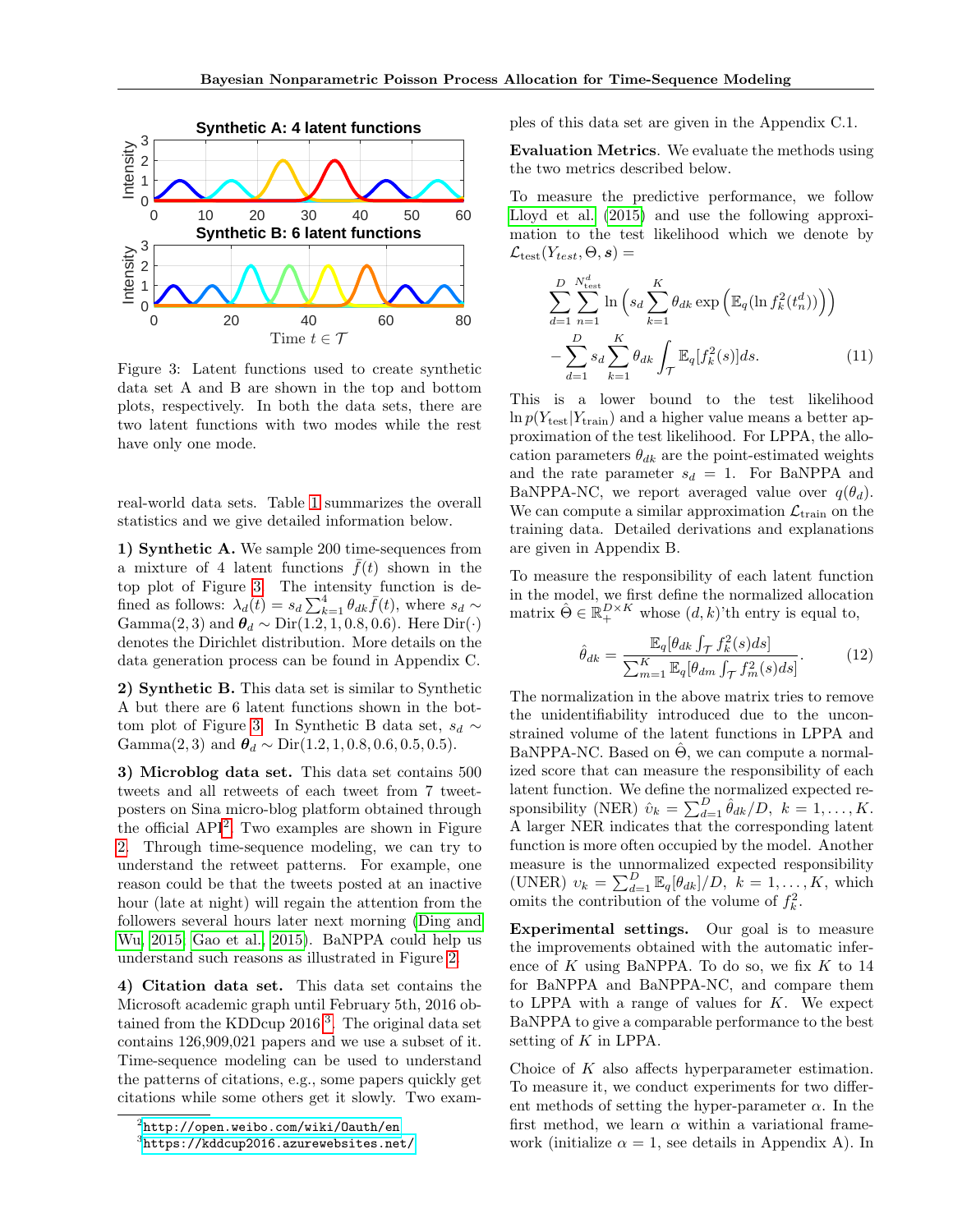<span id="page-6-0"></span>

Figure 4: BaNPPA gives the best test-likelihoods (higher is better) and performs comparably to the best setting of K for LPPA. For BaNPPA/BaNPPA-NC, we use a fixed value of  $K = 14$ . Error bars and shaded areas show the 95% confidence intervals.

<span id="page-6-1"></span>

Figure 5: For a variety of hyperparameter values, BaNPPA gives the best performance which is also comparable to the best performance of LPPA and much better than LPPA with  $K = 14$ . Performance of BaNPPA-NC degrades with increasing  $\alpha$  while performance of BaNPPA is relatively stable.

the second method, we do not learn  $\alpha$  rather fix it to one of the value in the set  $\{1.1, 2, 4, 6, 8\}$ . In both methods, all experiments were repeated five times. We use a random initialization for the allocation matrix Θ and  $\tau$ . For sparse GPs, we use 18, 24, 30 and 30 pseudo inputs for the four data sets, respectively. We follow the common practice and add a jitter term  $\varepsilon I$ to the covariance matrix  $\kappa_{k,MM}$  to avoid numerical in-stability [\(Bauer et al., 2016\)](#page-8-19). For hyper-parameters  $a_0$ and  $b_0$  in the gamma distribution, we use the counts of events  $\{N_{\text{train}}^d\}_{d=1}^D$  to initialize  $(a_0, b_0)$ .

To maintain the positivity constraints on  $\boldsymbol{L}$  and  $\boldsymbol{\tau}$ , we use the limited-memory projected quasi-Newton algorithm [\(Schmidt et al., 2009\)](#page-8-20). For BaNPPA, we stop the training process when the relative change between  $L_{\mathbf{v}_i}(\Phi_i, \mathbf{w}_i)$  and  $L_{\mathbf{v}_{i+1}}(\Phi_{i+1}, \mathbf{w}_{i+1})$  is less than  $10^{-3}$ . For other methods, we terminate the training process when the relative change in ELBO is less than  $10^{-3}$ .

Performance Evaluation. Figure [4](#page-6-0) shows a comparison of the test-likelihoods when optimizing  $\alpha$ , while Figure [5](#page-6-1) shows the same when  $\alpha$  is fixed. In Figure [4,](#page-6-0) the test likelihood of LPPA drops when increasing the number of latent functions  $K$ . As desired, BaNPPA achieves comparable results to the best setting of  $K$  in LPPA. BaNPPA-NC also performs well but slightly worse than BaNPPA. In Figure [5,](#page-6-1) when increasing  $\alpha$ , the performance of BaNPPA stays relatively stable and comparable to the best setting of LPPA. The performance of BaNPPA-NC however degrades with increasing  $\alpha$  for all data sets. This shows that the volume constraint in BaNPPA improves the performance. Other performance measures such as the training likelihood and computation time as well as the value of optimized  $\alpha$  are given in Appendix C.

For the Synthetic A data set, we further plot the NER scores (averaged over the five trials for  $K = 14$ ) in the top plot in Figure [6.](#page-7-0) We see that, under LPPA, all latent functions have nonzero NER, while for BaNPPA only a small number of latent functions have high NER score. In the bottom plot in Figure [6,](#page-7-0) we show the top four latent functions sorted according to the NER scores. For these plots, we used the best runs shown in Figure [4.](#page-6-0) We see that LPPA does not recover the true latent functions, while BaNPPA gives very similar results to the truth.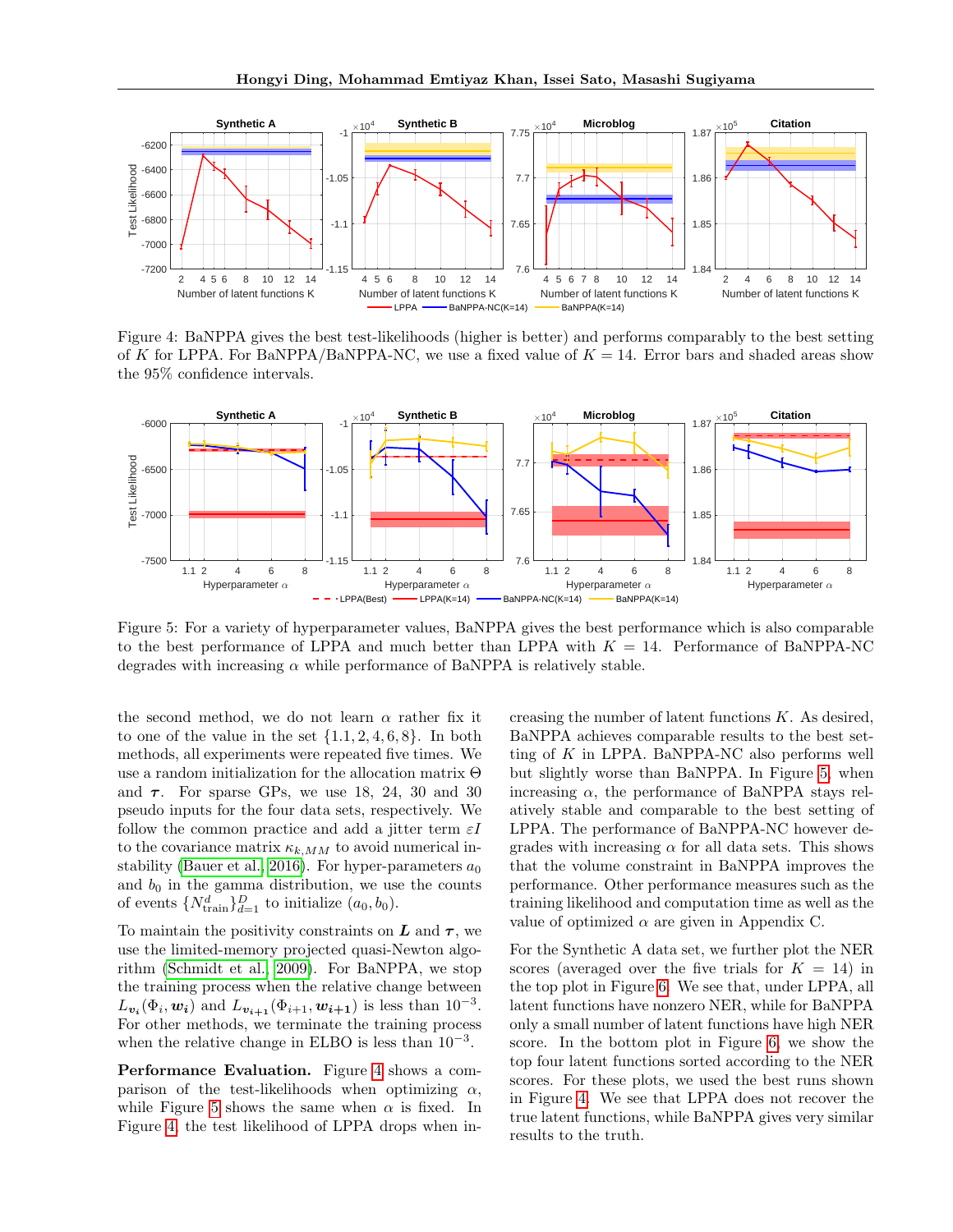<span id="page-7-0"></span>

Figure 6: This figure shows that BaNPPA can reliably identify true latent functions for the Synthetic A data set. The top plot shows the NER scores for BaNPPA and LPPA for  $K = 14$  where we see that, under LPPA, all latent functions have nonzero NER, while, under BaNPPA, only a handful of them have significant NER scores. The bottom plot shows the top four latent functions (sorted according to NER) obtained for both the methods along with the true latent functions. We see that BaNPPA recovers functions very similar to the true functions.

To visualize the responsibilities further, we plot the NER score and the normalized allocation matrix  $\Theta$  for the Mircoblog dataset in Figure [1.](#page-1-0) We show results for LPPA and BaNPPA. We choose runs that obtained the best test-likelihood in Figure [4,](#page-6-0) and visualize 100 timesequences sampled randomly. We see that as expected LPPA uses all latent functions to explain the data, while BaNPPA assigns almost zero weights to latent functions with higher indices. This further confirms that, even when a large number of latent functions are given, BaNPPA automatically selects only a few to explain the data, while LPPA might overfit.

Finally, we further explore the impact of the volume constraint of Equation [\(8\)](#page-4-2) in BaNPPA. We compare BaNPPA and BaNPPA-NC on the Synthetic B data set in Figure [7.](#page-7-1) We use results for  $K = 14$  and  $\alpha = 8$ . In the top plot, we see that BaNPPA and BaNPPA-NC both give similar UNER scores, yet as shown in the bottom plot, BaNPPA-NC does not recover the true latent functions. This result can be explained by looking at the expected volume  $\mathbb{E}_q[\int_{\mathcal{T}} f_k^2(t)dt]$  shown in the middle plot. For BaNPPA, the volumes of all latent functions are equal, while, for BaNPPA-NC, the latent functions with higher UNER scores are assigned higher volume which eventually also get higher weights. This imbalance in the weights for some functions makes the results of BaNPPA-NC and BaNPPA different from each other. This result clearly shows that the volume constraint in BaNPPA plays an important role to recover the true latent functions which is important for

<span id="page-7-1"></span>

Figure 7: This figures shows that the volume constraint in BaNPPA is crucial to discover the true latent functions. Both BaNPPA and BaNPPA-NC obtain similar UNER score (top plot), yet the top latent functions obtained with the two methods are different (bottom plot). The imbalance in the volumes for BaNPPA-NC (middle plot) is the reason behind this difference. See the text for details.

interpretability.

Overall, BaNPPA-NC performs similarly to BaNPPA when the latent structure is simple but becomes less favorable when the structure gets complicated. We give three additional synthetic data experiments in Appendix C where the true  $K$  is large.

#### 6 Conclusions and Future Work

We proposed a model for time-sequence data, called BaNPPA, to automatically infer the number of latent functions. We combined BNP methods with the existing LPPA method, and showed that this combination might result in undentifiability. We solve this problem by imposing a volume constraint within variational inference. In the future, we will consider further investigating the reasons behind the identifiability problem. We will also investigate ways to combine the volume constraint and the Gaussian process prior.

## Acknowledgements

The authors would like to thank Wenzhao Lian for sharing the code and thank Chris Lloyd for helpful discussions. MS acknowledges support by KAKENHI 17H00757.